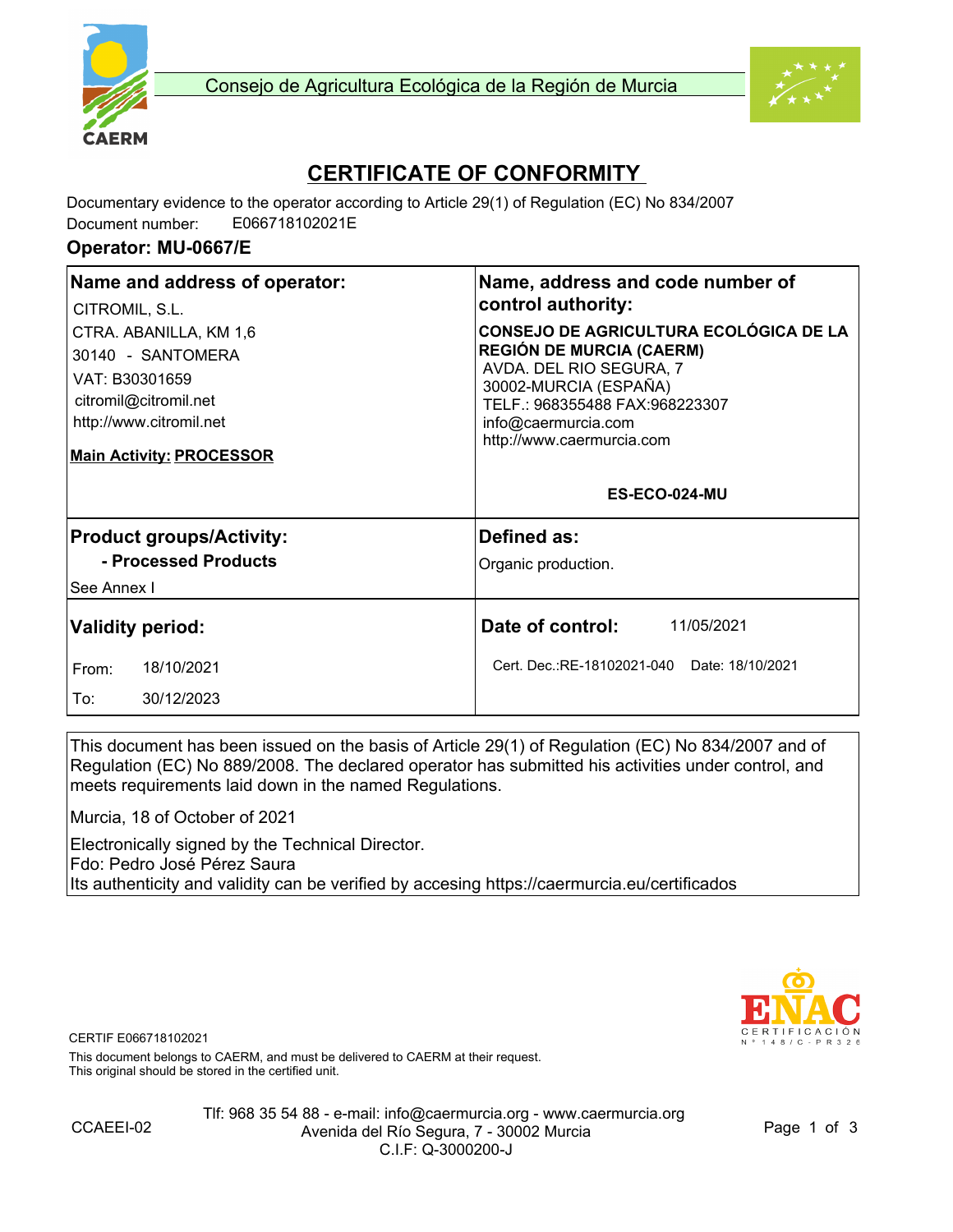



### **ANNEX I**

#### Is authorized to produce the following products under a organic production indication:

CLARIFIED AND CONCENTRATED ORANGE JUICE ORANGE CLEMENTINE / MANDARINE ESSENTIAL OIL CLEMENTINE / MANDARINE JUICE CONCENTRATE LEMON JUICE CONCENTRATE LEMON JUICE, CLARIFIED CONCENTRATE ORANGE JUICE **GRAPEFRUIT ESSENTIAL OIL** GRAPEFRUIT JUICE GRAPEFRUIT PEEL FLAKES GRAPEFRUIT PULP **COMMINISTS** COMMINUTE LEMON ESSENTIAL OIL LEMON ESSENTIAL OIL, DISTILLED LEMON JUICE LEMON PEEL LEMON PULP CELLS LATER SERVICE AND LIME ESSENTIAL OIL LIME JUICE LIME PEEL LIME PULP CELLS ORANGE ORANGE ESSENTIAL OIL **ORANGE ACCEPTS** ORANGE JUICE ORANGE PEEL **ORANGE PULP CELLS** 

CLARIFIED LEMON JUICE

CLEMENTINE / MANDARINE PEEL CONCENTRATE CLEMENTINE / MANDARINE JUICE CONCENTRATE GRAPEFRUIT JUICE CONCENTRATE GRAPEGRUIT JUICE, CLARIFIED

**\*Organic farming product**



CERTIF E066718102021 This document belongs to CAERM, and must be delivered to CAERM at their request. This original should be stored in the certified unit.

Tlf: 968 35 54 88 - e-mail: info@caermurcia.org - www.caermurcia.org Avenida del Río Segura, 7 - 30002 Murcia C.I.F: Q-3000200-J